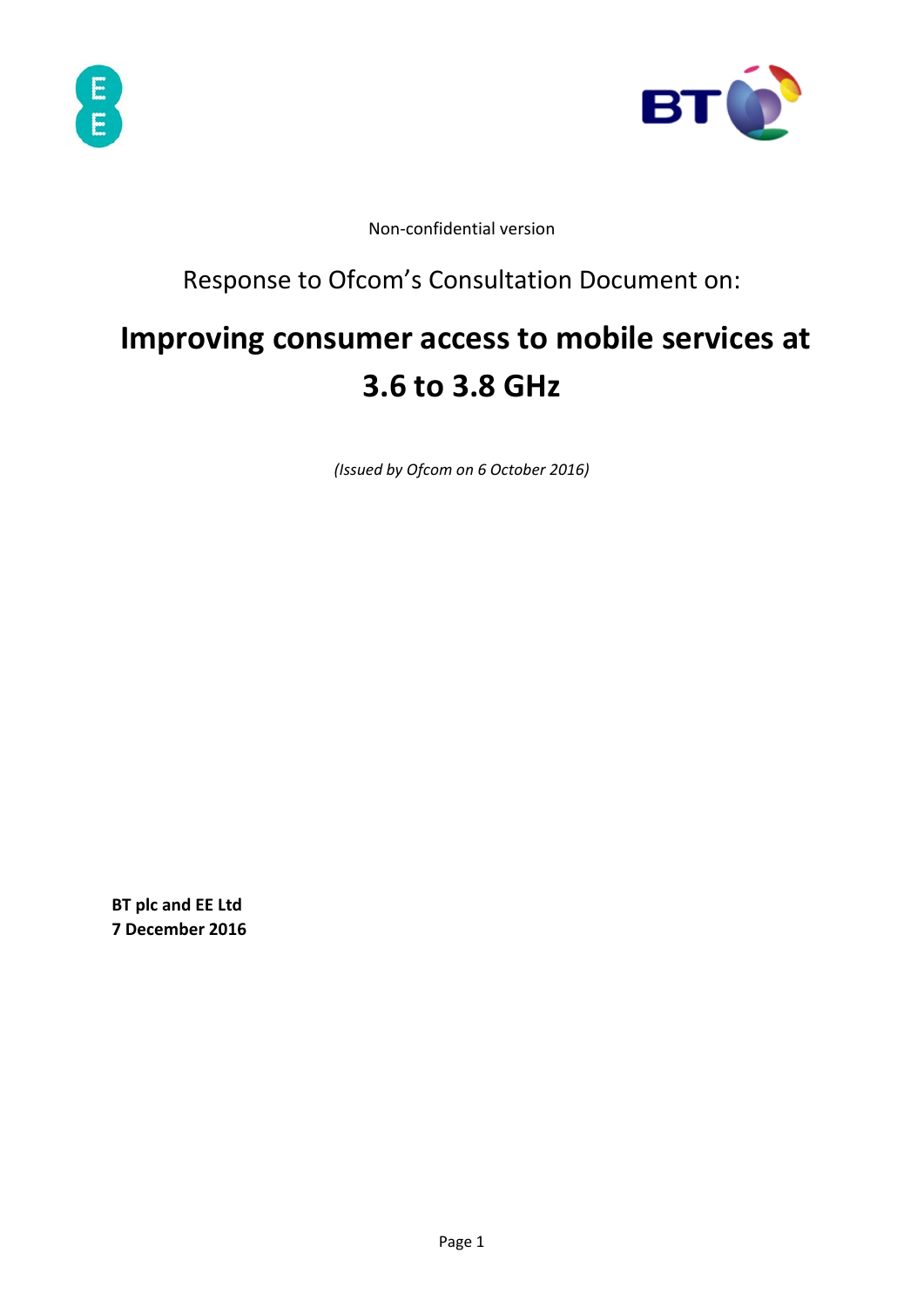#### **Executive summary**

- 1. BT/EE agrees that the 3.6 3.8GHz band is valuable for future mobile and has a role in providing wide spread coverage of 5G services in the UK. In particular high power mobile use will now place a value on this band. This cannot be fully unlocked under Ofcom's 'Retain' Option, which is likely to limit the mobile use of the band mainly to small cell deployments, more so if further fixed link and satellite Earth station sites were to be licensed.
- 2. However, BT's existing services in the band produce significant value for the UK economy and it is important to be able to retain their operation, by ensuring continued protection from interference in appropriate cases. BT uses the band globally for satellite services, and will require high value services to continue to be protected from interference at its Earth station at Madley in Herefordshire. This cannot be guaranteed under Ofcom's 'Remove' option, which we do not consider to be a proportionate solution.
- 3. This means that neither of Ofcom's proposed options, i.e. to either retain all services in the band (option A) or to effectively remove all services in the band (option B), would maximise the net value to UK consumers and citizens from this band. Ofcom needs to find a more efficient sharing scenario for the 3.6 ‐ 3.8 GHz band; that is likely to be somewhere in between the two extreme options presented in the consultation document.
- *4.* We believe market mechanisms have an important role to play in finding the most efficient sharing scenario between Option A and B. We suggest that Ofcom should urgently evaluate the option of conducting a reverse auction in the 3.6 ‐ 3.8 GHz band in which participation by existing users would be voluntary, prior to a forward auction awarding 3.6 ‐ 3.8 GHz for mobile subject to the restrictions necessary to protect existing users who had opted to stay. The purpose of this mechanism would be to understand the value of the 3.6 ‐ 3.8 GHz band to existing users and use that information to create intermediate scenarios comprising some existing uses as well as both low power and high power mobile deployment.
- *5.* We believe that a reverse auction, providing incentive for existing users to vacate the spectrum where the use is not the most efficient, is preferable to relying on trades in the secondary market and more appropriate than relying on increasing administrative incentive pricing. Some existing users have no realistic or cost-effective alternative and for them, AIP would simply tax existing use without encouraging clearance. Other users may vacate the band as a result of higher AIP, but this would happen later than needed for 5G mobile and the secondary market would have to overcome serious coordination challenges in order to efficiently allocate the benefits of such clearance.
- 6. It is also essential that existing spectrum be normalised within the process not outside. If, for example, UK Broadband wish to have their licence conditions amended to reflect new mobile licences that may be awarded by a forward auction in  $3.6 - 3.8$  GHz, they should participate in the reverse auction and compete for the spectrum on an equivalent basis in the forward auction. If they do not participate in the reverse auction, their licence conditions should not be changed.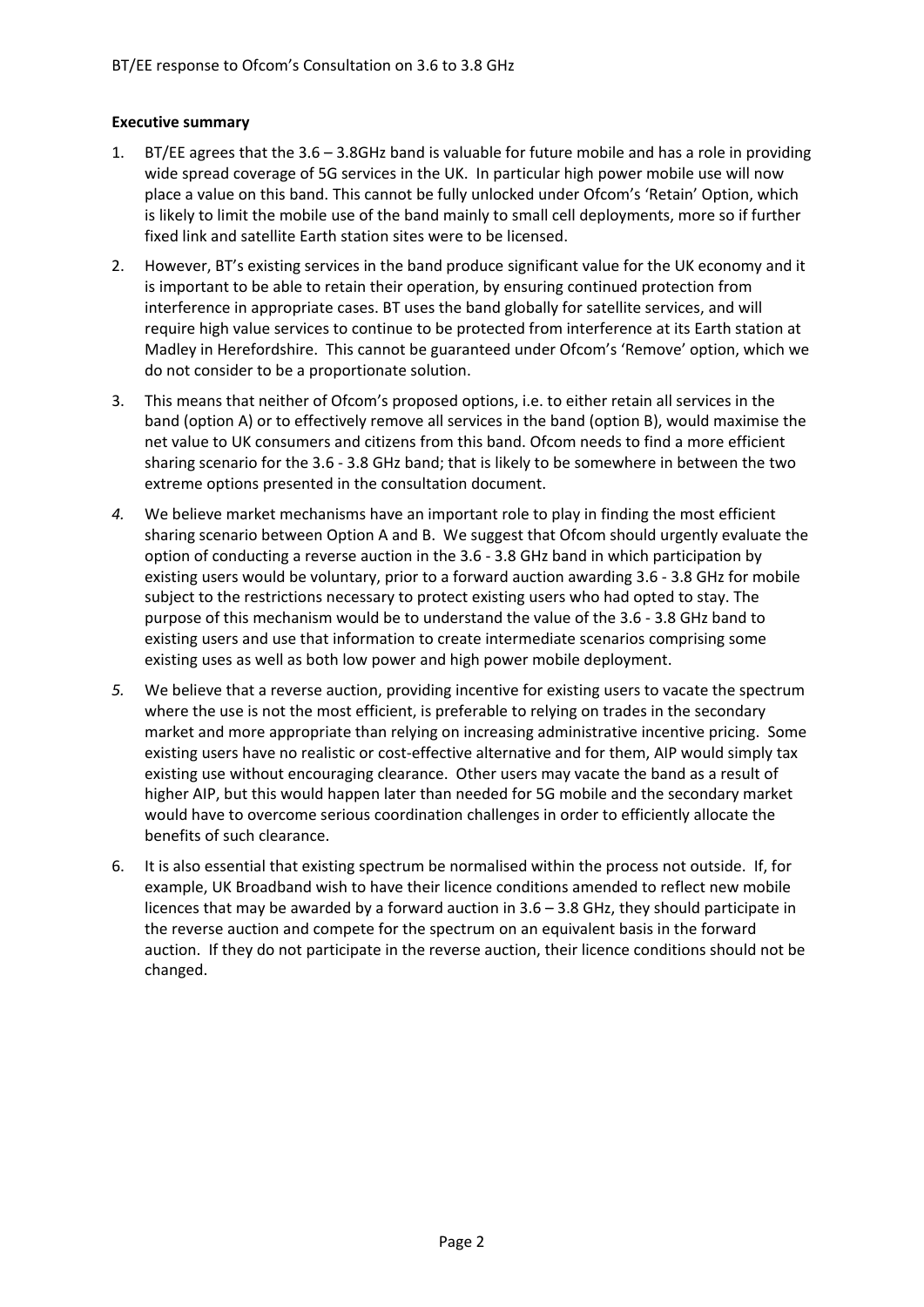# **1. Introduction**

BT/EE welcomes this consultation document, and are pleased to have the opportunity to comment on these proposals. Ofcom's consultation is very timely given the focus on this band in the context of European and UK discussions around the future 5G spectrum options and the proximity to other spectrum that Ofcom plans to auction soon. We have a strong interest in future mobile, including potential availability of this band for 5G, as well as a priority of ensuring the possibility for continued interference free operation of important satellite services delivered by BT using our Earth stations located in Madley in Herefordshire that use the 3.6 – 3.8 GHz spectrum band.

# **2. The value of existing services in the band**

As Ofcom notes in the consultation, the 3.6 ‐ 3.8 GHz band is currently used by fixed links and by satellite services for space to Earth reception. BT and other satellite operators in the band currently use the band to receive satellite signals that provide a wide range of communications services. Our satellite earth stations at Madley receive in the 3.6 ‐ 4.2 GHz band ('C‐band') as well as other bands. BT uses its earth stations to carry broadcasting, critical and high value voice and data traffic for UK {*Confidential*: } consumers and businesses including to areas of the world where fibre is not available as well as for aircraft landing control systems, high availability and disaster relief services. BT uses the C-band extensively for satellite services in the UK, across Europe and the rest of the world. Existing contracts typically run for three to five years and in some cases up to 10 years. 

# *{Confidential*: }

BT has no control over what frequencies are allocated to us from the satellite operators, therefore we are not able to exclude specific frequencies in the C-band spectrum and believe strongly that an option should be retained for individual earth stations to continue to have protected use of the full band. The loss of C‐band (or a significant part of it) would be detrimental to our ability to support the critical and high value services we provide.

Under Ofcom's 'Remove' option, after an interim period, existing users within the band would no longer be protected from undue interference. In the Consultation, Ofcom claims that:

*"Satellite service operators are generally able to provide the same service by using the same frequencies but from a different location or by adopting technical mitigations against undue interference (i.e. shielding). In most cases, the satellites they connect to can be reached from almost anywhere in the UK and sometimes using different frequencies." <sup>1</sup>*

We agree with Ofcom that some satellite operators may be able to continue providing services by using the same frequencies but from a different location or by adopting technical mitigations against undue interference (i.e. shielding). Indeed there may be scope for consolidation of some smaller satellite earth stations to less densely populated areas of the UK. However in the case of BT's site at Madley, the size of the dishes mean that technical mitigations such as shielding or relocating would not be feasible. Without suitable protection for satellite, the high value services that BT provides would almost certainly suffer severe degradation in quality or cease to work. Operation of BT's satellite Earth stations at Madley on an unprotected basis would therefore not be appropriate. Ofcom's 'Remove' option ("Option B") represents an intervention to remove BT's high value services with no evidence to demonstrate that these represent an inefficient use of the spectrum.

 <sup>1</sup> Ofcom, The Consultation, Para 9.15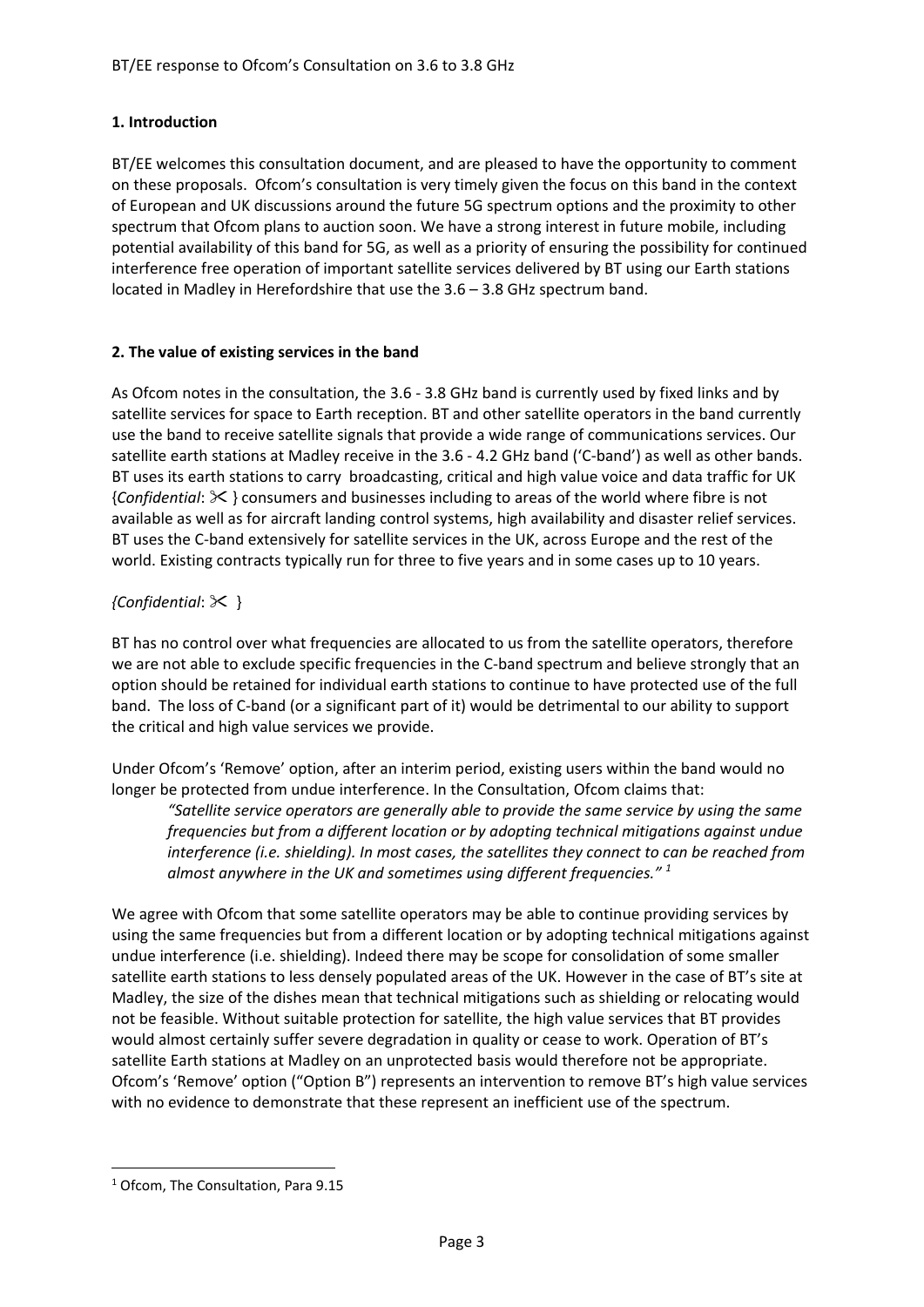Notwithstanding our views on satellite use, we agree with Ofcom that this band has significant value for mobile use, that we want to see unlocked, which we explain in more detail below.

#### **3. Benefits of high powered mobile use of the band**

The 3.4 ‐ 3.8 GHz band has been identified by regulators and industry across Europe as a key band for the rollout of 5G services. In a recent opinion paper the Radio Spectrum Policy Group (RSPG) wrote that:

*"The RSPG considers the 3400‐3800 MHz band to be the primary band suitable for the introduction of 5G use in Europe even before 2020, noting that this band is already harmonised for mobile networks, and consists of up to 400 MHz of continuous spectrum enabling wide channel bandwidth. This band has the possibility to put Europe at the forefront of the 5G deployment" <sup>2</sup>*

This is a significant development since Ofcom published its October 2015 Statement on the "Public Sector Spectrum Release." In EE's response to Ofcom's May 2015 Statement and consultation on "Public Sector Spectrum Release: Award of the 2.3 and 3.4 GHz spectrum bands", EE noted that it considered the 3.4 GHz band to be particularly suitable for deployment of LTE in a small cell layer due to the propagation characteristics of the spectrum. This spectrum would provide additional capacity within an existing LTE ('4G') coverage layer provided primarily by 800, 1800 and 2600 MHz spectrum.

As Ofcom acknowledges in the 3.6 ‐ 3.8 GHz Consultation, the wider 3.4 ‐ 3.8 GHz band has since emerged as a key band for the launch of 5G in Europe. This is evidenced by the draft RSPG opinion on spectrum aspects for 5G, which notes the possibility that 5G could be launched in this band before 2020.<sup>3</sup> As a result of this development, we now believe it less likely that there will be significant LTE deployment in this band in Europe and more likely that operators will deploy 5G radio equipment as a complement to 4G radio networks.

#### {*Confidential*: }

Maintaining all incumbent use of the band in accordance with Ofcom's 'Retain' option is likely to limit use of the 3.6 ‐ 3.8 GHz band for mobile to small cell deployment in many areas. This is because the aggregation of all of the exclusion zones that are likely to be required to avoid interference with incumbent users, particularly in densely populated areas, would make macro cell deployment practically impossible. As a result, under the 'Retain' option, this spectrum has much less value as part of a '5G coverage band'.

A key source of value for existing mobile operators arises from the costs that can be avoided from deploying an additional spectrum band for capacity on existing sites rather than having to invest in additional sites, where these additional sites might come in the form of new macro sites or capacity small cells. If the 3.6 – 3.8 GHz band were to be restricted entirely to low power, so that it could only be deployed on small cells, there would be much less (if any) cost avoidance achieved by its deployment on existing sites, as the small cell covers only a limited area. Other options now and in the future would provide significant capacity at these sites (existing mobile spectrum, LAA/LWA, 3.4 ‐ 3.6 GHz spectrum, future mmWave spectrum).

Ofcom's 'Remove' option would create the opportunity for mobile operators to roll out 5G services on the macro network and extract significant cost savings in the process, but as explained above

<sup>2</sup> RSPG16‐031 FINAL

<sup>&</sup>lt;sup>3</sup> http://rspg-spectrum.eu/wp-content/uploads/2013/05/RPSG16-032-Opinion\_5G.pdf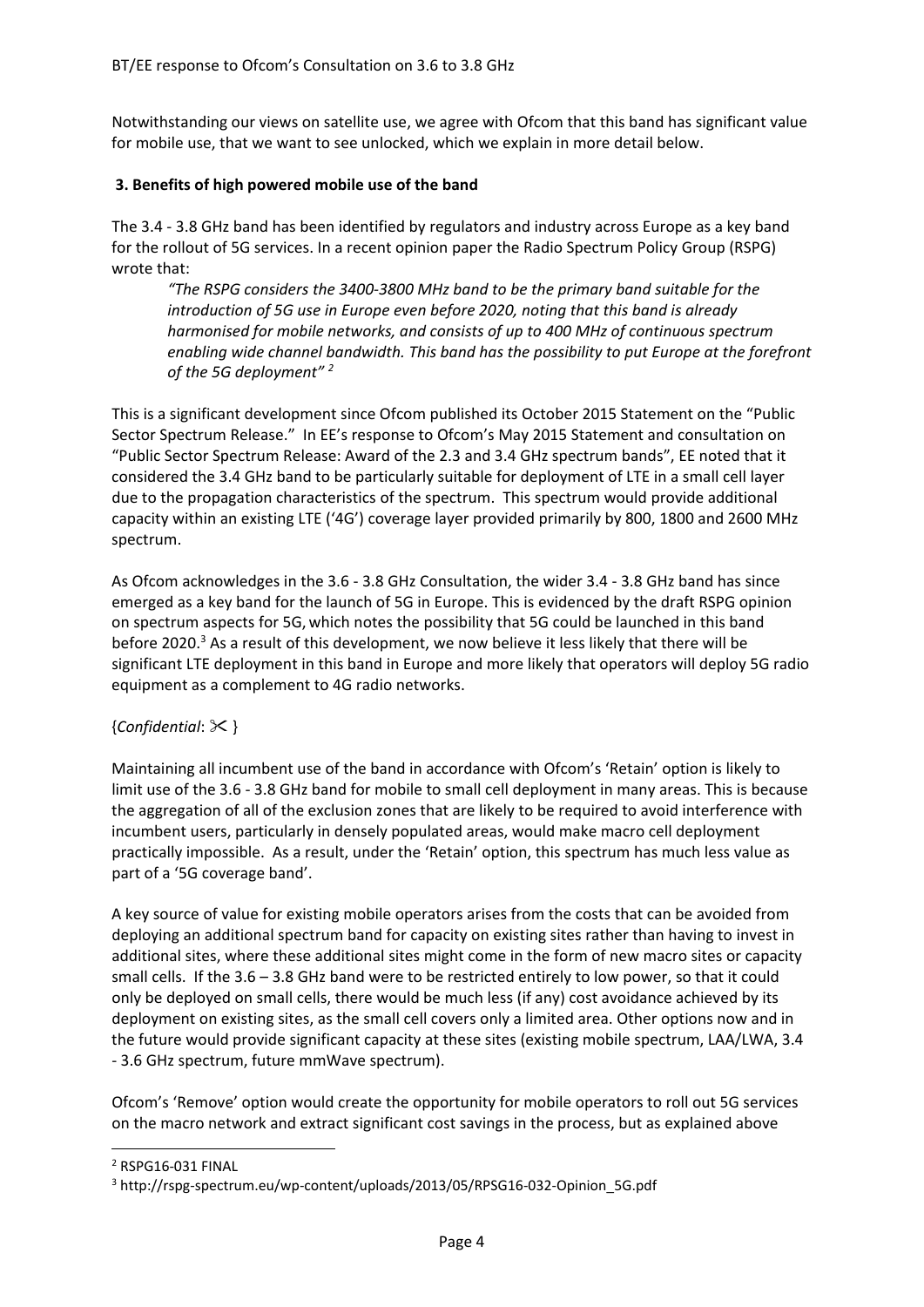would also eliminate high value existing use. BT/EE consider that there is significant scope to use the band more efficiently through increased sharing in the band, and Ofcom can facilitate this through a market mechanism as explained below.

# **4. A market mechanism to facilitate efficient sharing**

As outlined above, neither of Ofcom's proposed options to either retain or remove all services in the band are likely to maximise the net value to UK consumers and citizens from this band. Rather, Ofcom needs to find a more efficient sharing scenario for 3.6 ‐ 3.8 GHz that is likely somewhere in between the two extreme options presented in the consultation document. We note that in the Consultation Ofcom states that it is interested in hearing of any other possible solutions, which might allow availability for mobile use including 5G in the 3.6 ‐ 3.8 GHz band across the UK while maintaining sufficient certainty for at least some existing users to continue to invest and use the band<sup>4</sup>. BT/EE believe that market mechanisms can help facilitate the most efficient sharing scenario between Ofcom's Option A and Option B.

#### Scope for efficiency improvements through the secondary market

In the consultation Ofcom suggests that in order to incentivise efficient use of the band it may consider allowing existing users to accept a lower benchmark spectrum quality if they wish to come to a commercial or technical agreement with new users of the band for mobile services. In addition to this, Ofcom also state that it would be likely to review fees for existing users taking into account the extent to which mobile deployments would have been denied access to the band, in line with its pricing framework.

Whilst we agree that increased fees to reflect the opportunity cost from mobile use would be expected to incentivise some, but not all<sup>5</sup>, fixed link and satellite operations to move out of the band or relocate to less populated areas, this is likely to be a prolonged process. The process of revising fees and phasing them in would take several years. Existing users who would react to increased AIPs by relinquishing their use may not do so until the full fees are charged.

There would also be very serious coordination challenges to overcome. Imagine that low‐power licences have been awarded to a number of mobile operators whilst increased AIP fees have been applied to incumbent users. Any commercial agreements to increase allowed power in mobile licences by satellite or fixed links users vacating the band or accepting lower protection will involve negotiations between multiple parties, including several mobile operators and existing users in the band. This is further complicated by the fact that where existing users are clustered, and there is overlap between exclusion zones, the gains from each trade are likely to vary depending on whether other existing users in the localised area move out of the band. For example if there are two satellite earth stations with overlapping exclusion zones, the value to mobile operators of reaching a commercial or technical agreement with one of the satellite users is likely to be heavily dependent on reaching a similar agreement with the second satellite operator (i.e. the gains from one trade will depend on one or more other trades taking place). Likewise the mobile operators would have to agree to share the costs of "buying out" incumbent users. The result of this is that in some cases, not only will there be multiple parties in negotiations, but there will be an interdependency between the various commercial agreements. Such a series of independent, bilateral deals are very unlikely to happen in practice.

 <sup>4</sup> Ofcom, The Consultation, Para 9.3

<sup>5</sup> We don't believe increased AIPs will have any incentive effect in situations where the current users have nowhere else to go and have existing long‐term contracts and investments in place. In those case, increased AIPs will simply function like a tax.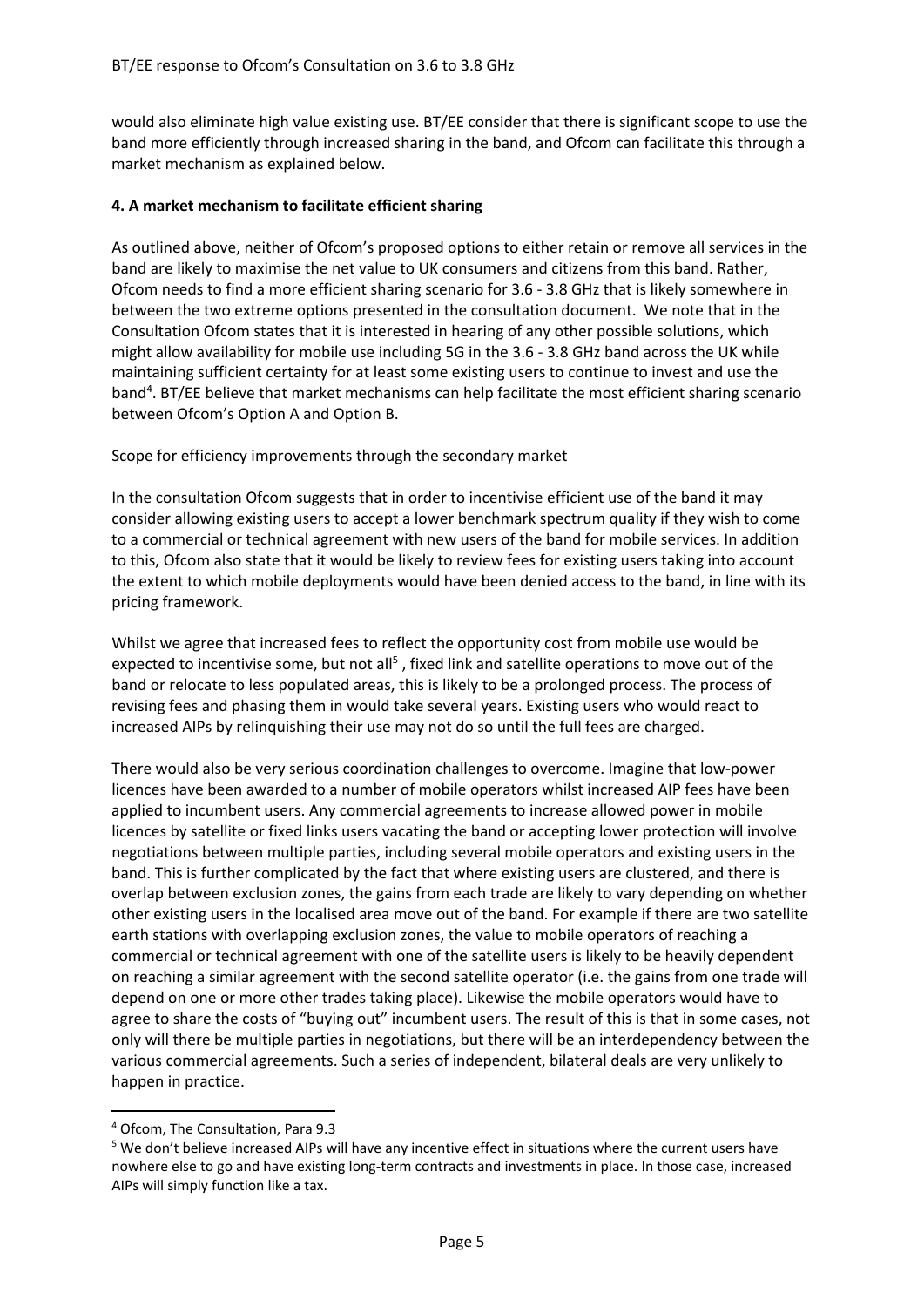We therefore do not believe that it is realistic to rely on the secondary market to speed up the process of clearing any inefficient current use and reassign frequencies to mobile in given locations.

#### **Facilitating efficient sharing through an incentive auction**

We consider that these coordination problems could be overcome by Ofcom conducting a reverse auction in the 3.6 ‐ 3.8 GHz band for existing users who may be prepared to relinquish their licences prior to a forward auction of spectrum suitable for mobile with appropriate licence conditions to reflect any necessary restrictions to protect existing users who have chosen to stay. This would be a means of repurposing spectrum by encouraging licensees to voluntarily clear their spectrum, or in the case of satellite give up protection on receive links, in exchange for a share of the proceeds from an auction of new licences to use the repurposed spectrum. If the reverse auction has been successful in vacating some or most of the existing users in the band, high power licences suitable for mobile could be awarded in large parts of the UK.

Prior to the auction, Ofcom should confirm the size of the necessary exclusion zones around each existing satellite and fixed links user where high‐power mobile use cannot be tolerated and the conditions under which lower power small cell use could be tolerated within these exclusion zones. This is a piece of detailed technical work that will be required for any sharing solution, i.e. any solution other than Ofcom's 'Remove' option. Hence this work should be started immediately.

Participation in the reverse auction would be entirely voluntary and provide an opportunity to arrive at an efficient level of ongoing use from incumbent users whilst also enabling the ability for Ofcom to assign licences for mobile use in this band without delay and at high power where possible. The reference point for such an 'incentive auction' is of course the US FCC's ongoing incentive auction to facilitate the potential reassignment of spectrum currently use for terrestrial TV broadcasting to mobile. The US incentive auction is complex as a result of its aim to work out through the reverse auction not only if broadcasting spectrum should change use but if so how much, the need to repackage any relinquished spectrum and remaining TV use after the reverse auction and the forward auction assigning spectrum to mobile on a state by state basis. In the case of the 3.6 – 3.8 GHz band in the UK, we believe an incentive auction would be simpler. The decision being presented to incumbent users would be a binary choice: participate in the auction for the opportunity to name your price to relinquish your licence (or continue operation with the protection afforded today) by a certain date. The aim would be to establish the efficient set of geographical areas that need to continue to have restrictions on mobile use. We believe that existing users can value their continued operation and hence efficiently price relinquishment should they wish to participate in a reverse auction. Ofcom would need to assess which auction format would be most likely to promote an efficient reverse auction but it is possible that a relatively simple sealed bid format could be suitable.

After receiving bids for clearance, Ofcom would run the forward auction to determine if the total compensation requested was less than the amount new mobile users would be willing to pay such that it would be able to honour all compensation bids. The auction design would need to include an allocation key to decide which relinquishment bids from the reverse auction would be accepted if the sum of compensation bids exceeded the amount new users had bid in the forward auction or another mechanism for potentially re-running the reverse auction. This would serve to provide existing users with an incentive to minimise their bids. Following the reverse auction, Ofcom would confirm exclusion zones around the remaining users and proceed to award licences suitable for mobile with specified geographical exclusion zones. These can be valued by MNOs and other bidders so as to make efficient bid decisions in a forward auction.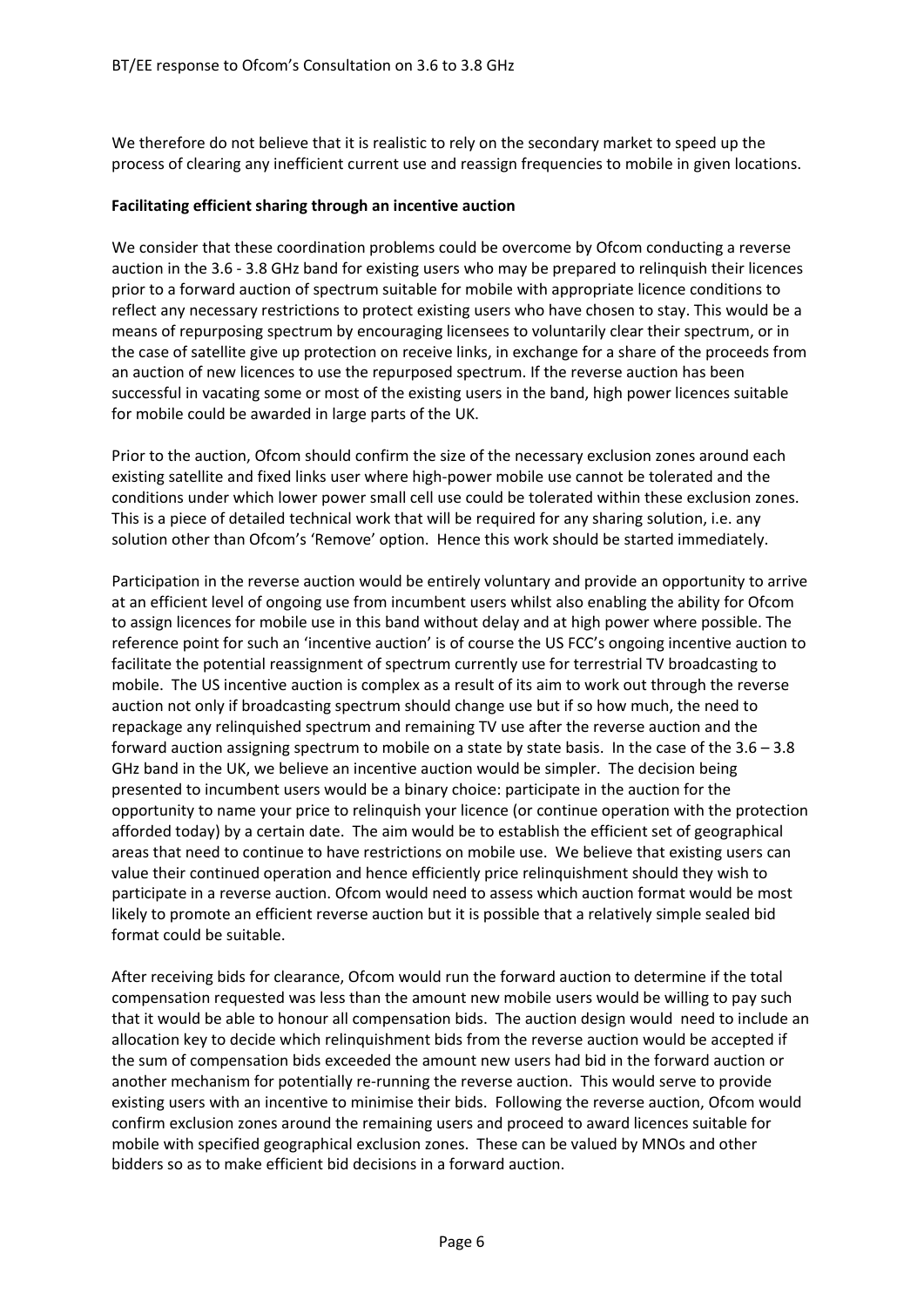BT/EE suggest that the reverse auction could also include the spectrum currently held by UK Broadband in the 3.6 ‐ 3.8 GHz band. UK Broadband has access to 42% of the 3.6 ‐ 3.8 GHz band, however the current licence conditions reduce the value for mobile due to the coordination requirements and the power level restrictions at 53 dBm/MHz (equating to 60dBm/5MHz). Those requirements and restrictions may not be necessary in many parts of the UK if a sufficient number of other existing users opt to relinquish their licences through the reverse auction. An incentive auction would provide an opportunity for UK Broadband to effectively trade its spectrum and if it wished, bid in the forward auction to convert this to higher value licences suitable for 5G mobile deployment. If Ofcom decided to progress with an incentive auction, we believe Ofcom should state that it did not intend to consider licence variation requests from UK Broadband in relation to its 3.6 – 3.8 GHz spectrum outside of that process. This would increase the likelihood that if there was scope to increase the power limits or reduce the coordination, such changes were implemented in a timely way that would not delay the possibility of high‐power use of that spectrum. Notwithstanding the above proposals, we agree with Ofcom's proposal that UK Broadband's licence in the 3.6 to 3.8 GHz band should be brought under the Mobile Trading Regulations as a precautionary measure that allows Ofcom to assess competition effects of any proposed trade ex‐ante.

In order to enable existing users to decide whether to participate in the reverse auction, Ofcom will need to be clear on their future operating conditions should they choose to stay as well as, in the case of fixed links, the possibility to re‐accommodate them on other frequencies. Ofcom would also need to outline the future licence fees regime and should vary these by geographical location of the satellite earth station to reflect the fact that in more densely populated areas the value to mobile, and therefore opportunity cost, is generally higher<sup>6</sup>.

#### **Legal basis for an incentive auction**

We recognise that conducting an Incentive Auction may require minor amendment to the Wireless Telegraphy Act. There is precedent for such amendment, the Digital Economy Act 2010 allowed Ofcom to pay auction proceeds to third parties in specified circumstances. If Ofcom and Government acted without any delay there is an opportunity to include the necessary changes in the Digital Economy Bill going through the Houses of Parliament at present. We note that Government has previously stated its intention to introduce legislation to allow for incentive auctions and therefore there should be political will to make the changes.<sup>7</sup>

# **6. Our responses to the consultation questions**

#### Question 1: Do you have any comments on the use of the 3.6 to 3.8 GHz band by existing services?

#### **Fixed Satellite Service**

BT operate numerous services in the C-band frequency range which covers all of 3.6 – 3.8 GHz. These services provide critical connectivity for corporate and government customers who do not have any other form of connectivity into countries where terrestrial infrastructure is limited. This includes WAN connectivity for Galileo (EU GPS system). Any interference into these systems across

<sup>&</sup>lt;sup>6</sup> If it wished to do so, Ofcom could consult further on the methodology it would intend to follow for setting such AIPs, ahead of an award of relevant benchmark spectrum in 3.4 ‐ 3.8 GHz without fettering its discretion to set actual levels after the award. This would be similar to the approach Ofcom took to setting fees for mobile operators 900 and 1800 MHz spectrum licences where it first consulted on its intended methodology in 2011 including the intention to rely to some extent on prices to be paid in the auction of 800 MHz and 2.6 GHz prior to the auction of 800 MHz and 2.6 GHz spectrum taking place in 2013.

 $7$  Connectivity, Content and Consumers; Britain's digital platform for growth", July 2013.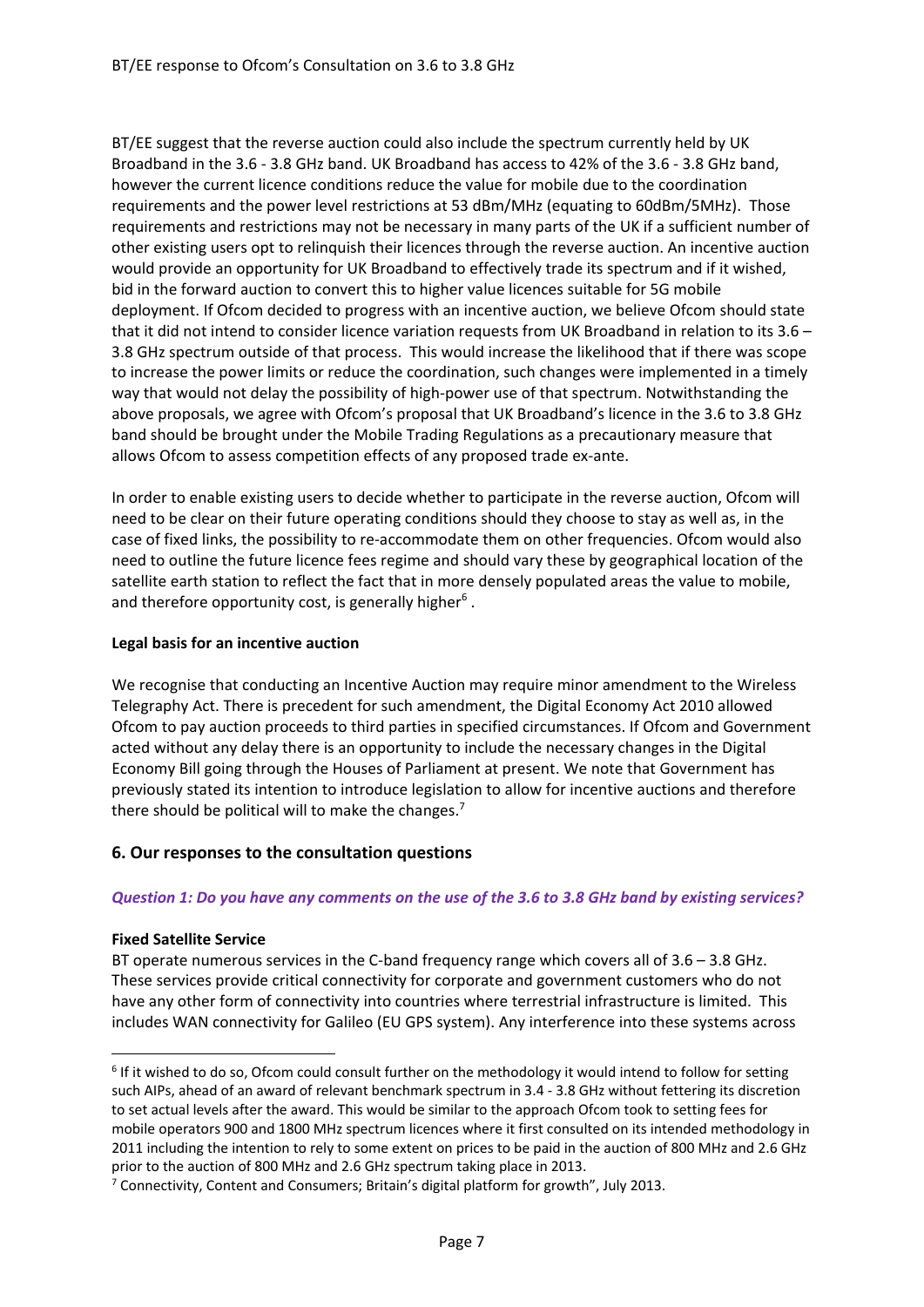Europe, would mean 10 years of design work becoming redundant, and require an alternative high availability network to be designed, bringing the service rollout to halt. In addition to Galileo, EGNOS (pan‐European satellite navigation system) uses the C‐band for providing connectivity. EGNOS is a service which provides critical safety of life applications such as flying aircraft or navigating ships through narrow channels.

BT also use these frequencies for reception of BT Sport TV services for sporting events, for example the around the world yacht race and Americas cup, which are downlinked to our Madley communications centre, and provided to a large number of customers throughout the UK over BT's terrestrial infrastructure. Any additional interference to these services can result in loss of connectivity for these customers.

# {*Confidential:* }

From the satellite services perspective, the C-band is a small frequency range that is unique in making high availability satellite services technically viable due to its suitability for reception of small strength signals from satellites and resilience to rain fade. The use of this entire frequency band for satellite services should be retained whilst exploring ways in which 3.6 – 3.8 GHz could be shared with mobile subject to the continuing protection of existing earth stations where that is the most efficient use.

Globally, C‐band capacity also provides an invaluable resource for supporting disaster recovery deployments. BT's large (32m) antennas at Madley have supported UK agencies in providing initial communications to disaster zones in areas such as Vanuatu, Pakistan and Indonesia.

We would highlight that if satellite services are altogether excluded from the UK, because Ofcom will not continue to guarantee protection from interference or introduces fees that make such services unviable, then the UK economy will suffer as satellite operations will be moved outside of the UK.

The earth station at Madley, which was established at the very advent of satellite communications and has developed into a renowned centre of excellence for satellite communications, is an important asset for BT and the UK and has potential to accommodate additional applications in future.

#### **Fixed Service**

We note from Ofcom's online register of licences that there are five existing licensees operating fixed links in the 3.6 – 3.8 GHz sub-band, with two of these mostly operating in more remote parts of the UK and three in more densely populated areas of South East England.

BT does not itself operate any fixed links in this band. We note that Ofcom's consultation shows predicted interference from a link from the BT Tower in London and assume this is just an illustration of a past scenario or a hypothetical future one.

Given the relatively low number of existing fixed links (27 in total, some over the same paths) and the very small number of licensees, we recommend that Ofcom urgently studies the feasibility of re‐ accommodating those links that would affect mobile use in more heavily populated areas within other spectrum that Ofcom manages. We further recommend, in view of the fact that there are many other spectrum bands available for fixed links, and indeed other channels outside the 3.6 ‐ 3.8 GHz sub‐band, that Ofcom does not authorise new assignments for fixed links in the 3.6 ‐ 3.8GHz band.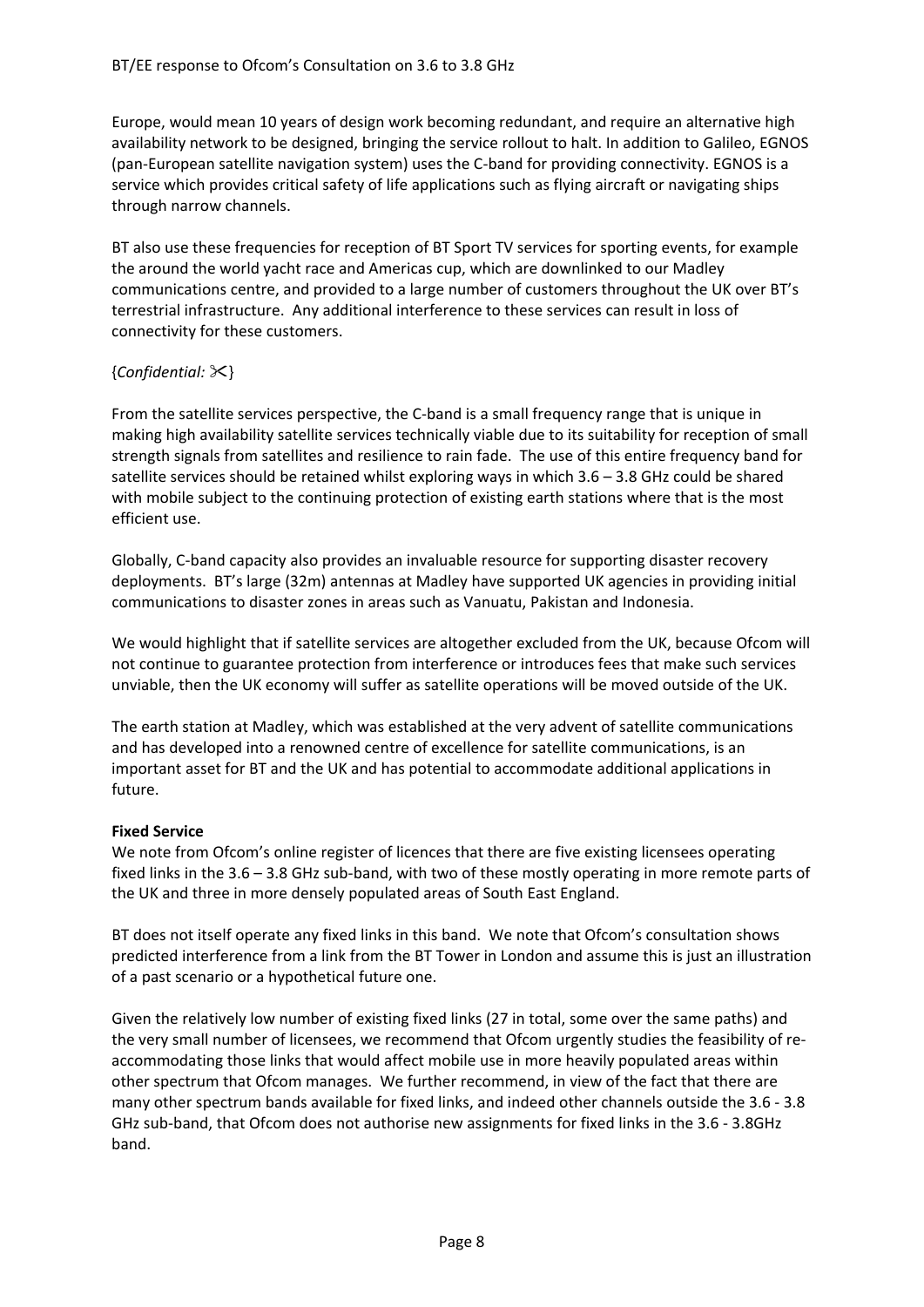# Question 2: Do you agree with our identification of a trend towards the use of mobile in the 3.6 to *3.8 GHz band?*

We agree that there is growing demand for capacity on mobile networks, and that additional spectrum bands will be needed. We also recognise that the 3.6 ‐ 3.8 GHz band has been identified as a target candidate band for mobile expansion. As Ofcom note in the Consultation, the 3.4 ‐ 3.8 GHz band as a whole represents an attractive opportunity because it is harmonised across Europe for mobile and has sufficiently large bandwidth for 5G.

There is strong momentum towards the introduction of 5G towards the end of the decade both to offer capacity to meet consumer demand but also to deliver new services for which 5G access may be a key enabler. There is now considerable activity in international bodies to complete standardisation of first generation 5G systems within the next 2 years. Further, there is already significant industry activity to realise operational 5G mobile systems in the next 2‐3 years, most notably in Korea, Japan and the USA, with interest growing worldwide, including Europe.

This industry activity to develop and realise plans to deploy next generation mobile systems requires spectrum of sufficient bandwidth to be made available in bands of suitable propagation characteristics to support wide rollout of new 5G capabilities. The 3.4 ‐ 3.8GHz bands are expected to possess these characteristics and the release of this spectrum can support the wide provision of 5G services requiring even higher network performance, to the benefit of UK consumers and economy*.*

# Question 3: Do you agree with our high level proposal to make 116 MHz within the 3.6 to 3.8 GHz *band available for mobile and 5G services, bearing in mind our statutory duties and the high level trends we have identified?*

Yes, we agree that Ofcom should make the 3.6 ‐ 3.8GHz band available to mobile and 5G services on a shared basis, but with the possibility to continue operation of existing high value services, with continued protection from interference in appropriate cases.

As explained above, we suggest Ofcom urgently consider the use of an incentive auction to establish the most efficient sharing scenario between existing use and new mobile use of this band. Ofcom should encourage UK Broadband to participate in the reverse auction, opening the opportunity that 200 MHz in the 3.6 – 3.8 GHz band could be made available for mobile subject to defined geographical exclusion zones.

# *Question 4: Do you agree with our general approach regarding spectrum currently licensed to UK Broadband?*

We consider that the rights and obligations of UK Broadband, including coordination requirements and fees should be reviewed, taking into account the status of their existing use and the conclusions reached on the remaining 3.6 – 3.8GHz band. The 3.4 – 3.8GHz band is now widely recognised as one of the bands that are of interest for 5G mobile in Europe. UK Broadband Ltd already has access to 124 MHz (31%) of this spectrum, with indefinite tradable licences. We do not know the exact detail of the UK Broadband network deployments, but understand this to be of very limited geographical extent. This suggests that the spectrum might have higher value to others where it is not currently being used, and that a trade, effected by the reverse auction proposed above, might lead to more efficient use of the spectrum. We believe that the secondary market for mobile spectrum, facilitated by a reverse auction, could be important to secure optimal use of the spectrum in the 3.6 ‐ 3.8GHz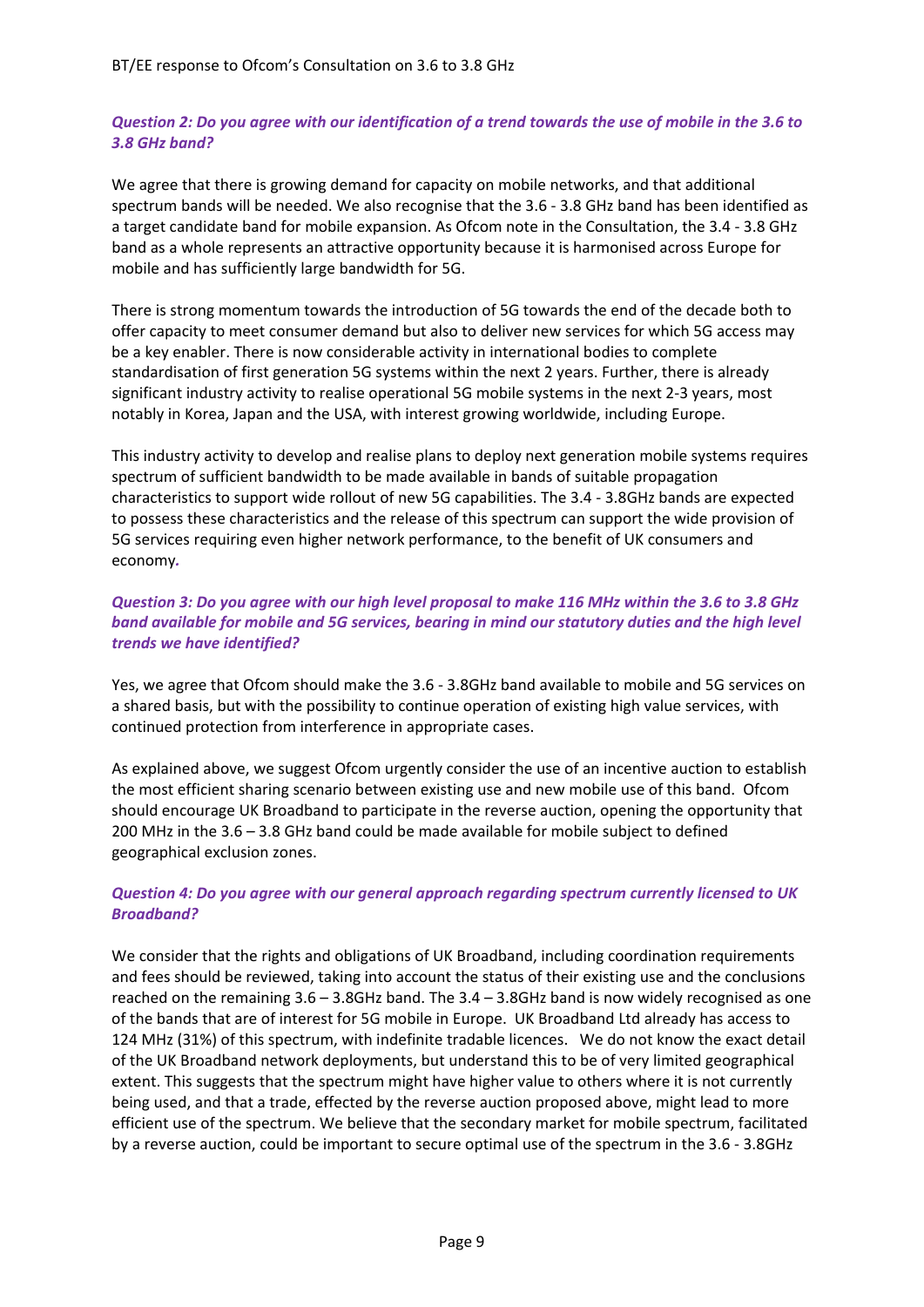band and Ofcom should ensure that the appropriate conditions are in place to handle this opportunity.

It is essential that existing spectrum of UK Broadband be normalised within a reverse auction process, not outside. If, for example, UK Broadband wishes to have their licence conditions amended to reflect those of the licences that would be awarded in a forward auction of 3.6 – 3.8 GHz band, UK Broadband should participate in the reverse auction and compete for spectrum in the forward auction on an equivalent basis. If they do not participate in the reverse auction, their licence conditions should not be changed.

Notwithstanding the above, we agree that UK Broadband's licence in the 3.6 ‐ 3.8 GHz band should be brought under the Mobile Trading Regulations as a precautionary measure.

Finally, if Ofcom did not take up the suggestion of a reverse auction it should consider requiring UK Broadband to re‐bid for the location of its existing spectrum if it enters an auction of 3.6 ‐ 3.8GHz in the same way as Ofcom has decided it would require for the 3.4 – 3.6 GHz auction in order to minimise the risk of fragmented assignments in the 3.4 – 3.8 GHz band.

# *Question 5: Do you agree with our assumptions, methodology, and conclusions with regards to potential coexistence between mobile and existing fixed links and satellite earth stations? Please refer to annex 5 for further details.*

We broadly agree with the methodology used to analyse the sharing potential but question whether the data used is up to date (for example the BT Tower link we understand is a hypothetical illustration rather than a link in operation). We also note that the consultation mentions that there were 34 fixed links in the band in August 2016 and used in the analysis, whereas our own more recent search of Ofcom's online WTR showed slightly fewer links (27).

We consider that in some cases, e.g. satellite Earth stations at ground level with smaller dish sizes, there may be potential to substantially shrink coordination zones by site shielding. The technical and commercial feasibility of this should be assessed. We also consider that clutter modelling in addition to simple terrain models may be helpful in any more detailed interference assessment as well as identifying how much of the 3.6 ‐ 3.8GHz band would be simultaneously used from each site and whether that would change over time.

BT has done some initial modelling around the Madley earth station site which we would be happy to discuss with Ofcom. As part of this exercise we have looked at what proportion of premises would fall within coordination zones for various mobile base station power levels (corresponding to high power macrocells and lower power smaller cells). We have also studied interference levels under both long term (steady state) and short term (anomalous) propagation conditions. These studies suggest that in the scenario of high power mobile macrocells, the short‐term interference propagation effects are the most significant in terms of the distance over which the Earth station could receive unwanted interference. If measures can be applied to mitigate these effects, or the modelling assumptions can be made more accurate, the sharing potential improves considerably.

In the case of high power mobile base stations our preliminary investigations suggest that shortterm interference propagation considerations will dominate over the effects of long‐term interference mechanisms. Lower power base stations would require considerably smaller separation distances.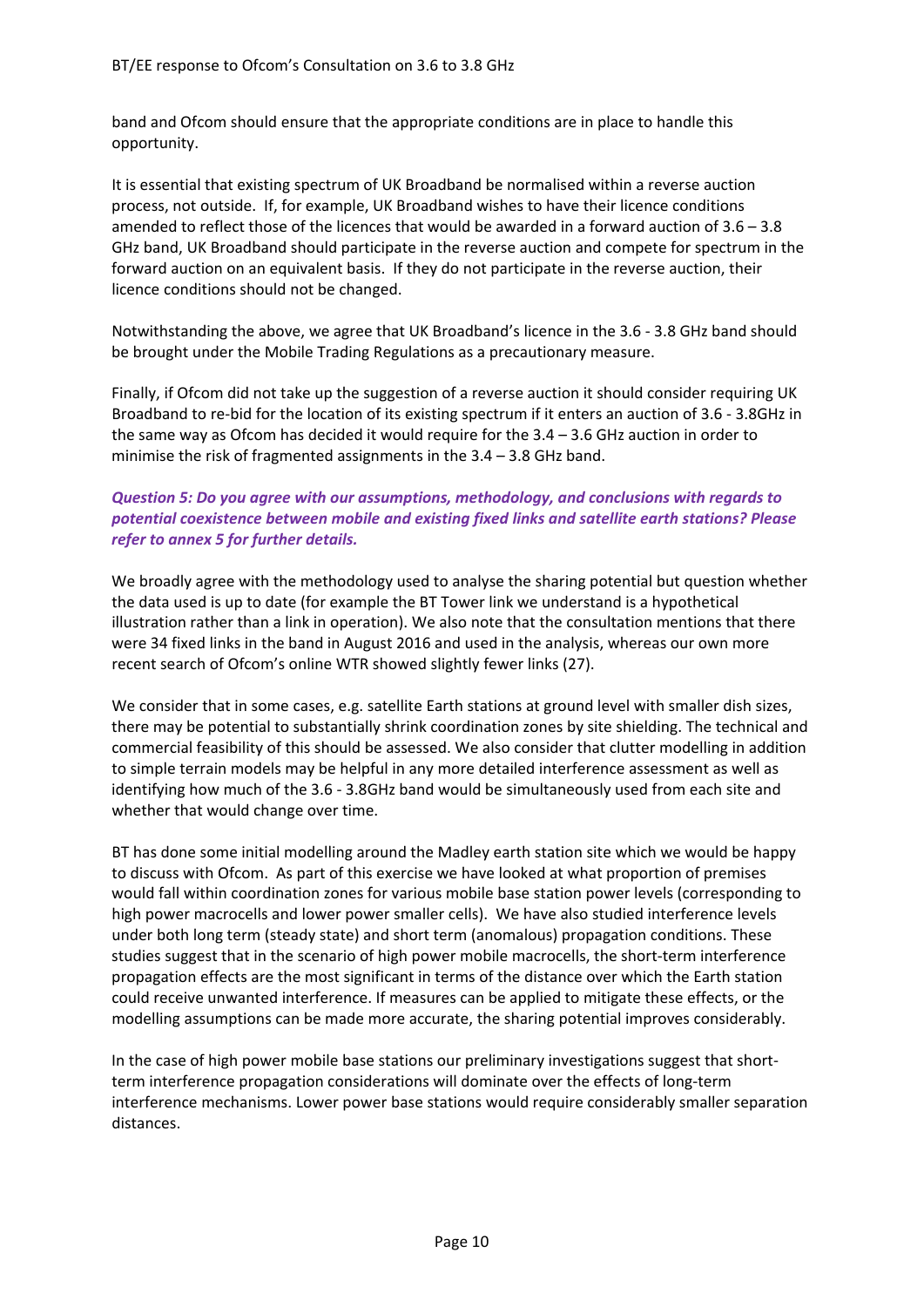Whilst we recognise that these modelling studies will provide guidance on the necessary protection zones around the Earth stations, we believe that testing will be needed to determine the specific nature and effect of any possible interference from a mobile network into the satellite receivers. In the case of sites with multiple C‐band antennas, these tests must also consider the effect of multipath interference due to the reflection of signals off metal structures such as other large satellite antennas.

The sharing potential would be improved with more accurate modelling that takes into all available interference mitigation factors, such as real rather than reference antenna patterns, polarisation discrimination, clutter, shielding, base station loading and antenna down tilt. All this is consistent with studies published by the ITU<sup>8</sup> and the Transfinite modelling referenced in the consultation, but we emphasize the need to look at this in more detail for all sites and specific Earth station configurations. We would be happy to look at the various BT antennas at Madley to understand these effects in greater detail and consider whether any mitigating assumptions or measures could be used in future to improve potential for sharing with future mobile.

# *Question 6: Do you have a view on any of the two options we identified?*

As explained in section 4 above, we consider that neither of the two extreme options that Ofcom has proposed will secure the optimal use of the 3.6 – 3.8GHz band for the UK and a much more nuanced solution is needed. This is likely to be somewhere between the two options.

The "Retain" option would unduly limit the benefits that could be realised from use of the band for future mobile, including 5G.

The "Remove" option would not safeguard the benefits of the existing high value services, including those provided through our Madley satellite Earth station facility, for which protection from interference is required.

A solution that does not remove the possibility for existing high value services to continue operating with protection from interference would be consistent with the original EC harmonisation measure<sup>9</sup> which clearly indicates that the requirement to designate and make available the band for terrestrial electronic communication networks is "on a non‐exclusive basis" and "without prejudice to the protection and continued operation of other existing use in this band". It would also be consistent with the relative status of mobile service and fixed satellite service international allocations in the 3.6 ‐ 3.8GHz band in the ITU Radio Regulations.

We also note that ECC Report 254 (to be published shortly) provides guidance on enabling administrations to protect incumbent use of the band, whilst also facilitating its use by new entrants.

# *Question 7: Do you have any quantitative evidence on the costs and benefits associated with the options? This include costs for existing users and/or consumers of existing services associated with potential changes, and benefits to UK consumers in gaining access to mobile services in this band.*

The difference in benefits between the two options that Ofcom has put forward is in essence the value of the 3.6 ‐ 3.8 GHz band to mobile unencumbered by existing use versus the benefits to mobile if existing services were to be protected. The impact of existing use, for example in terms of exclusion zones or power limits, therefore needs to be clearly understood.

<sup>8</sup> See: http://www.itu.int/dms\_pub/itu-r/opb/rep/R-REP-S.2368-2015-MSW-E.docx

<sup>9</sup> See Article 2 (1) of http://eur-lex.europa.eu/legal-content/EN/TXT/PDF/?uri=CELEX:32014D0276&from=EN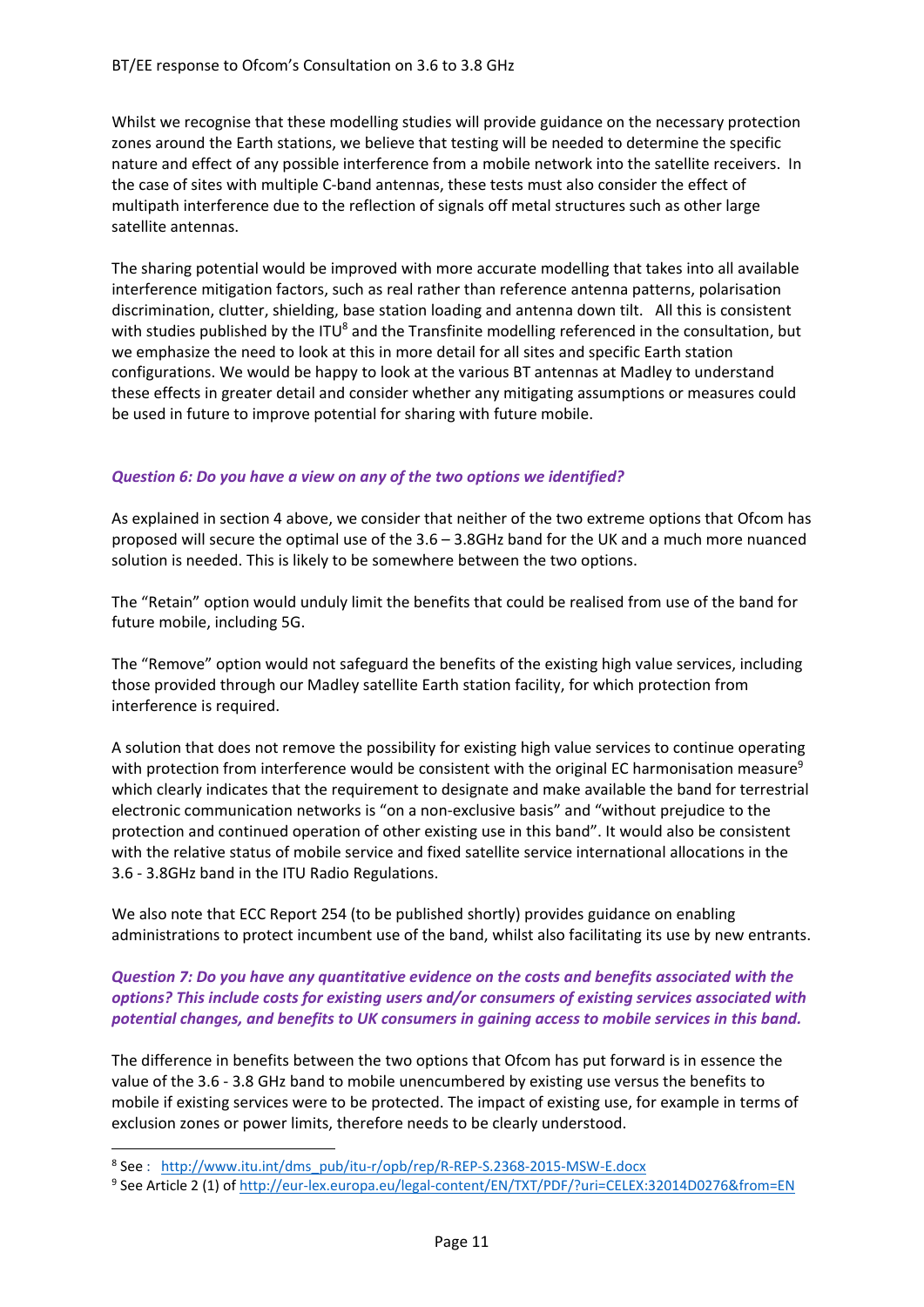#### **Impact of protection of existing use**

As mentioned in response to Q5, continued protection of earth stations will require exclusion zones for mobile base stations to be established around these sites.

In summary the potential loss of benefit to mobile will depend on many factors including where the protected Earth stations are located, the difference in value of low power mobile base stations deployable over larger areas compared to high power base stations deployable over more restricted areas, the mitigation effects that can be implemented or factored into modelling and predictions, and other factors.

We recommend that given the potential impact on future mobile use new Earth station sites are not authorised in areas close to high population density.

#### **Cost to existing services if interference protection is removed**

In terms of the costs to existing services if protection from interference was removed, we cannot comment on systems operated by other parties. However, for BT, if satellite operations at Madley were not protected this would affect high value contracts running to millions or even tens of millions of pounds (per annum) that BT delivers, and thus remove the significant benefits that businesses, citizen consumers and Governments derive from the capability delivered by satellite, that cannot be replicated with fibre connections.

#### {*Confidential*: }

# *Question 8: Do you have any other suggestions that would allow widespread 5G availability using* the 3.6 to 3.8 GHz band across the UK while allowing certainty for at least some existing users to *continue to provide the benefits currently provided by use of the 3.6 to 3.8 GHz band?*

We believe market mechanisms have an important role to play in finding the most efficient sharing scenario between the extreme options of "Remove" and "Retain". As outlined in section 4, we suggest that Ofcom should urgently explore the option of conducting an incentive auction in the 3.6 ‐ 3.8 GHz band, providing an opportunity to arrive at an efficient level of ongoing use from incumbent users whilst also enabling the ability for Ofcom to assign licences for mobile use in this band without delay.

This may encourage Earth stations to be consolidated at existing sites away from urban areas and lead to more efficient future use of this spectrum band. However, we caution against excessive levels of annual incentive pricing (AIP) where services have no realistic options to move as this may result in satellite services unnecessarily moving to other countries to the detriment of the UK economy.

With regard to BT's Earth station at Madley, we have considered options for screening the antennas. However, this would not be possible or practicable as the main antenna dishes measure 32m in diameter, reaching over 50 metres above ground level, and they are spread over a distance of 1 Km. Any metallic screening could also cause increased multipath interference through the entire site.